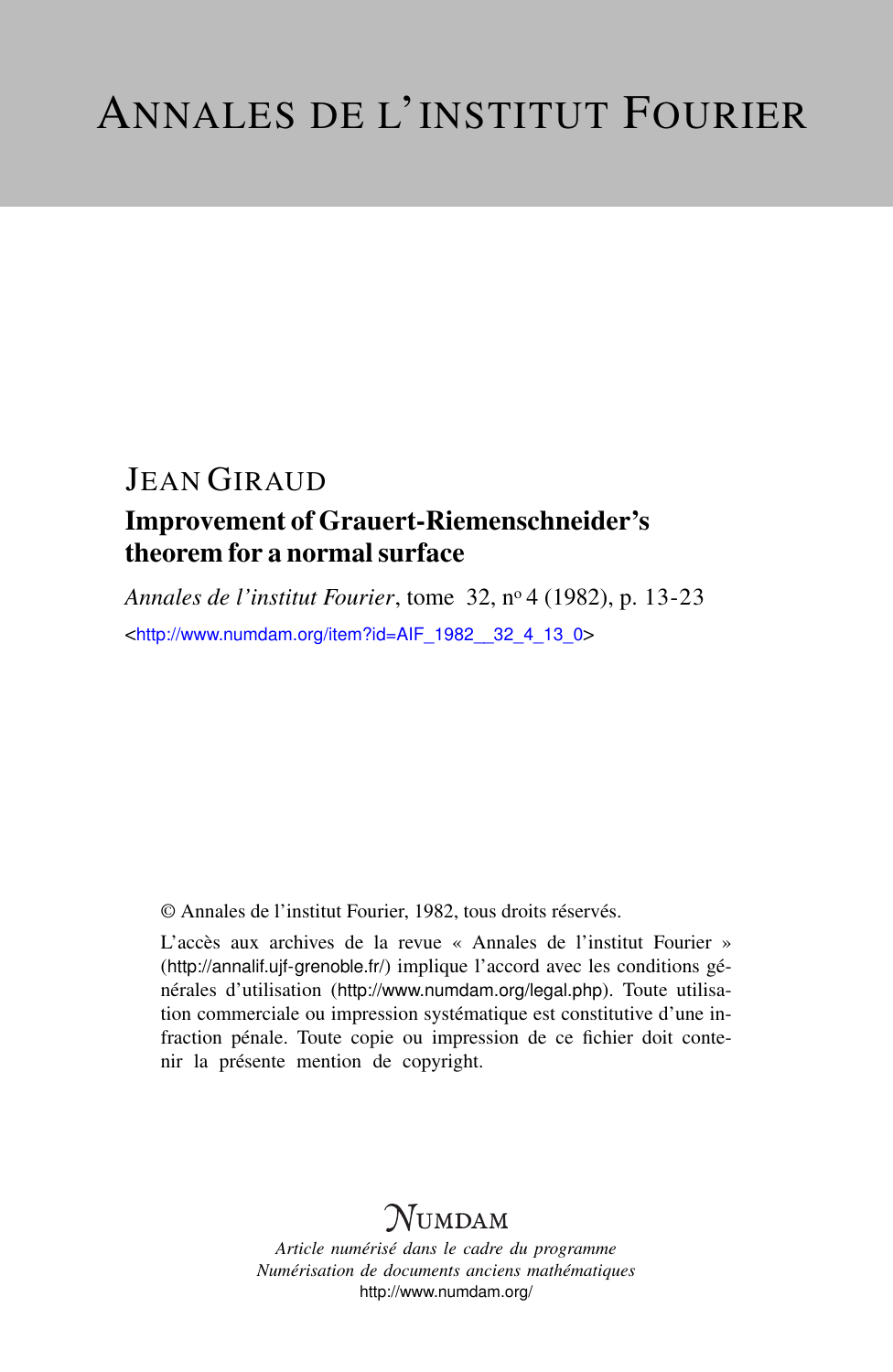Ann. Inst. Fourier, Grenoble 32, 4 (1982), 13-23.

# **IMPROVEMENT OF GRAUERT-RIEMENSCHNEIDER^S THEOREM FOR A NORMAL SURFACE**

#### **by Jean GIRAUD**

#### **1. Vanishing theorem.**

**1.1.** A *surface* is a noetherian, excellent, normal scheme of dimension 2. A desingularization of X is a proper and birational map  $f: \tilde{X} \to X$  such that  $\tilde{X}$  is regular. The set

(1) Sing 
$$
(f) = \{x \in X, \dim(f^{-1}(x)) > 0\}
$$

is made up of finitely many closed points and  $f$  is an isomorphism above

(2) 
$$
X_f = X - \text{Sing}(f) \subset X_{reg} = \{x \in X, 0_{X,x} \text{ is regular}\}.
$$

We usually denote by  $E_i$  the irreducible components of

$$
E(f) = f^{-1} \left( \text{Sing}(f) \right)
$$

and for  $A = N$ , **Z** or **Q**, we let

$$
NS(f, A) = \bigoplus A E_i.
$$

We do not assume that  $X_f = X_{reg}$ , hence X itself may be regular. For any  $V = \Sigma V_i$ .  $E_i \in NS(f, Q)$ , we write

- (5)  $V \ge 0$  when all  $V_i$  are  $\ge 0$
- (6)  $V \ge 0$  when all  $-V.E_i$  are  $\ge 0$ .

Note that the minus sign is justified by

(7) 
$$
V \geq 0 \Rightarrow V \geq 0.
$$

To prove (7) we let  $V = V_+ - V_-$ ; since  $V \ge 0$ , we have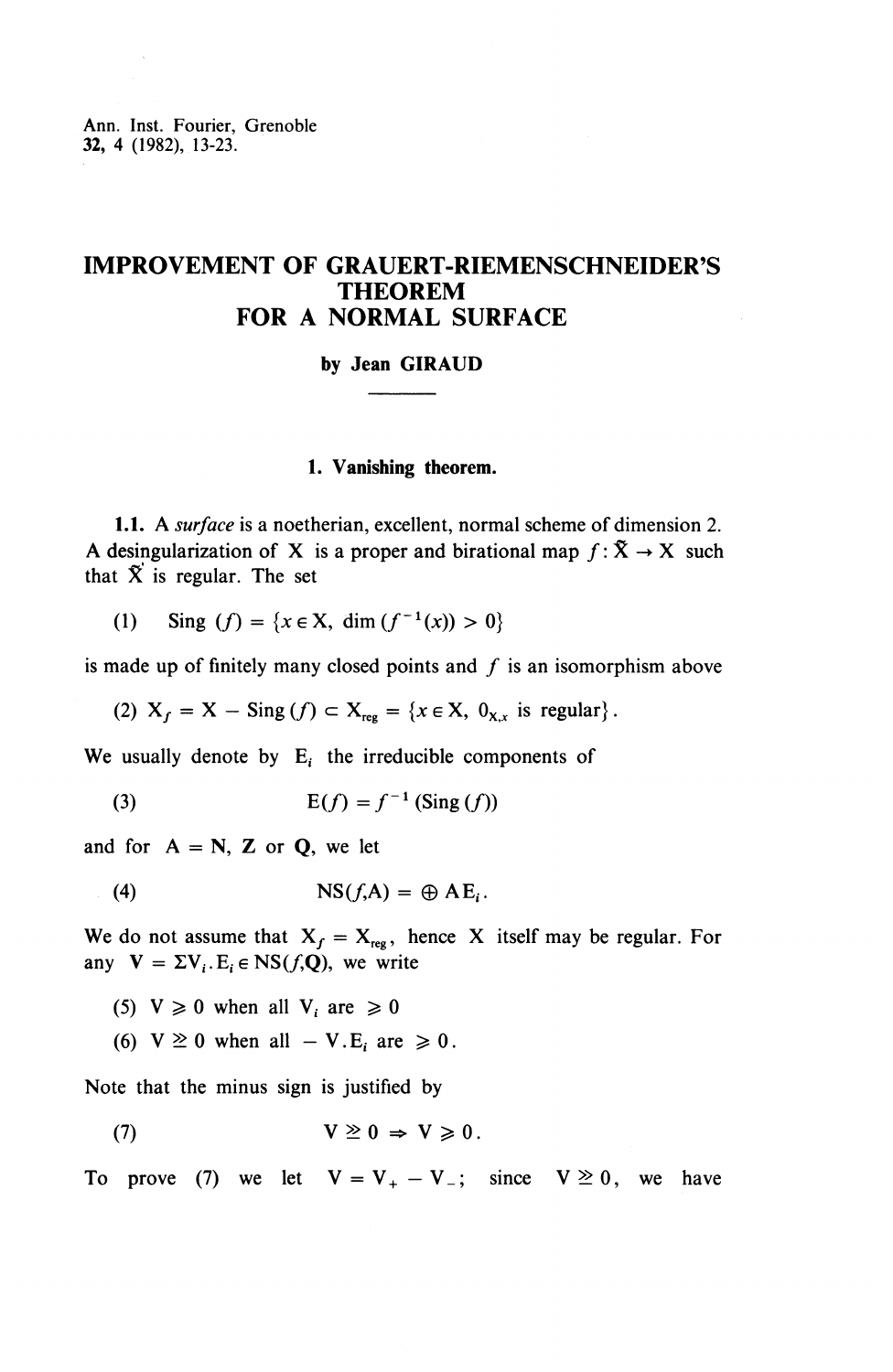$0 \le -V$ .  $V = -V_{+}$ .  $V_{-} + V_{-}^{2} \le V_{-}^{2}$ , hence  $V_{-} = 0$ , since the intersection matrix is negative definitive. We introduce the dual basis of  $NS(f,0)$ 

(8) 
$$
E_i^* \text{ defined by } E_i^* . E_i = -\delta_{ij}
$$

and we observe that

(9) 
$$
E_t^* \geq 0, dE_t^* \in NS(f, N)
$$

where *d* is the absolute value of the determinant of the intersection matrix.

LEMMA 1.2. - *For any*  $V \in NS(f, Q)$  *there exists a unique*  $[V] \in NS(f, \mathbb{Z})$  *such that* 

- (i)  $V \leq [V]$ ,
- (ii) if  $W \in NS(f,\mathbb{Z})$  *and if*  $V \leq W$  *then*  $[V] \leq W$ *.*

We will prove that [V] is the infimum for the usual order relation of  $E(V) = \{W \in NS(f,\mathbb{Z}), V \leq W\}$ . Let  $N \in \mathbb{Z}$  be such that  $dN \le \inf(V.E_i)$ ; we have  $-dN \Sigma E_i^* \in E(V)$ , hence  $E(V)$  is non empty. For  $i = 1,2$ , let  $W_i = \sum W_{i,j} E_j \in E(V)$  and let  $Z = \sum Z_j E_j$  with  $Z_j = \inf(W_{1,j}, W_{2,j})$ . By Artin's trick we prove that  $Z \in E(V)$  as follows. For any *j*, we have  $Z_j = W_{1,j}$  or  $Z_j = W_{2,j}$ . By symmetry we can assume that  $Z_i = W_{1,i}$  and we get

$$
Z.E_j = W_{1,j}E_j^2 + \sum_{k \neq j} Z_kE_k.E_j \le W_1.E_j \le V.E_j
$$

hence  $Z \geq V$ . To conclude, we note that the coordinates of any  $W = \Sigma W_i E_i \in E(V)$  are bounded from below since  $W_i = -W.E_i^* \ge -V.E_i^*$  since  $E_i^*$  is  $\ge 0$ . Observe the obvious

(1) 
$$
[V+W] \le [V] + [W]; [V+E] = [V] + E
$$
 if  $E \in NS(f,\mathbb{Z})$ .

**We** also let

- (2)  $[Y] = -[-V]$  in such a way that  $[Y] \le V \le [V]$ .
- 1.3. Let L be an invertible sheaf on  $\bar{X}$ . We define
- (1)  $e_f(L) \in NS(f, \mathbf{Q})$  by  $e_f(L)$ . E<sub>i</sub> = deg(L|E<sub>i</sub>) for any *i*.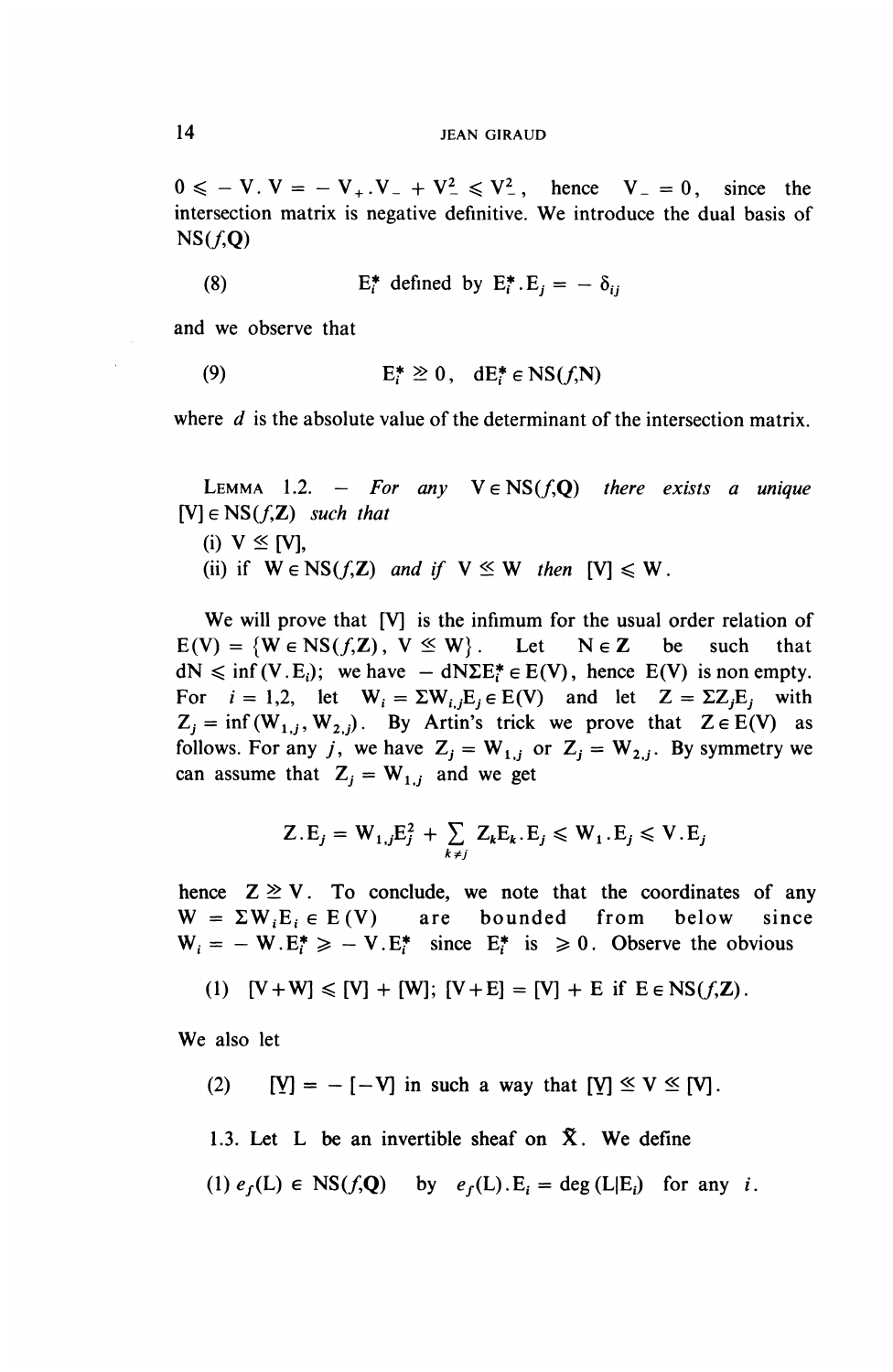We also write  $L \ge 0$  instead of  $e_f(L) \ge 0$  and this means  $L.E_i \le 0$ for all *i*. We will often drop the subscript f. Sending V to  $0<sub>x</sub>(V)$  we identify NS( $f$ , $\mathbf{Z}$ ) to a subgroup of Pic( $\tilde{\mathbf{X}}$ ) and since  $\mathbf{V} = e_f(0_{\tilde{\mathbf{X}}}(V))$ ,  $0_{\mathcal{R}}(V) \ge 0$  is equivalent to  $V \ge 0$ . Hence, when we write Pic(X) additively, we can safely write V in place of  $0<sub>x</sub>(V)$  and  $L + V$  in place of  $L(V) = L \otimes 0_{\mathcal{R}}(V)$ . We will sometimes write [L] insteated of  $[e_f(L)]$ .

1.4. We can also give an algorithmic description of [V] as follows. Start with  $Z \in NS(f, \mathbb{Z})$  such that  $Z \leq [V]$ . For instance, if  $V = \Sigma V_i E_i$ let  $Z = \Sigma V_i E_i$ ; where  $V_i$  is the smallest integer  $V_i$ . If  $Z \neq [V]$  there must exist a *i* such that  $Z.E_i > V.E_i$  and we still have  $Z + E_i \leq [V]$ . In fact, since  $V \leq [V]$ , we have  $([V]-Z)$ .  $E_i \leq (V-Z)$ . $E_i < 0$ , hence  $([V] - Z) \ge E_i$  since  $[V] - Z$  is effective with integral coefficients. We now replace Z by  $Z + E_i$  and reach [V] in a finite number of steps.

VANISHING THEOREM 1.5. - Let  $f: \tilde{X} \rightarrow X$  be a desingularization of a normal surface X, let  $E = f^{-1}$  (Singl (f)) and let L be an invertible *sheaf on* X.

(i) *If* [L]  $\geq 0$  then H<sub>E</sub>( $\tilde{X},L$ ) = 0.

(ii) If  $[L] \geq 0$  then  $f_*(L)$  is reflexive.

(iii) Let K be the dualizing sheaf of  $\tilde{X}$ . If  $[K-L] \geq 0$  then  $\mathbf{R}^1 f_*({\mathbf{L}})=0$ .

1.5.1. To prove (i) we let  $M = [L]$  and  $L' = L(-M)$  in such a way that  $[L'] = 0$  and  $M \ge 0$ ,  $M \in NS(f, N)$ . For any  $V \in NS(f, N)$ ,  $V \ne 0$ , there exists an E<sub>i</sub> such that  $(L' + V)$ . E<sub>i</sub> < 0. Otherwise we would have <br> L' + V  $\leq$  0 hence L'  $\leq$  - V, hence 0 = [L']  $\leq$  - V < 0 which is impossible. We observe that  $E_i$  must be contained in the support of  $V$ , otherwise we would have  $V.E_i \geq 0$ , hence

$$
(L'+V).E_i \geq ([L'] + V).E_i = V.E_i \geq 0.
$$

Furthermore, since  $M \geq 0$ , we have

$$
(L+V).E_i = (L'+M+V).E_i \le (L'+V).E_i < 0.
$$

As **a consequence we get**

(1)  $V - E_i \in NS(f, N)$  and  $(L + V) \cdot E_i < 0$ .

As a consequence we get  $H^0(E_i, L(V)|E_i) = 0$  hence the map

(2)  $H^0(V-E_i; L(V-E_i)|(V-E_i)) \rightarrow H^0(V; L(V)|V)$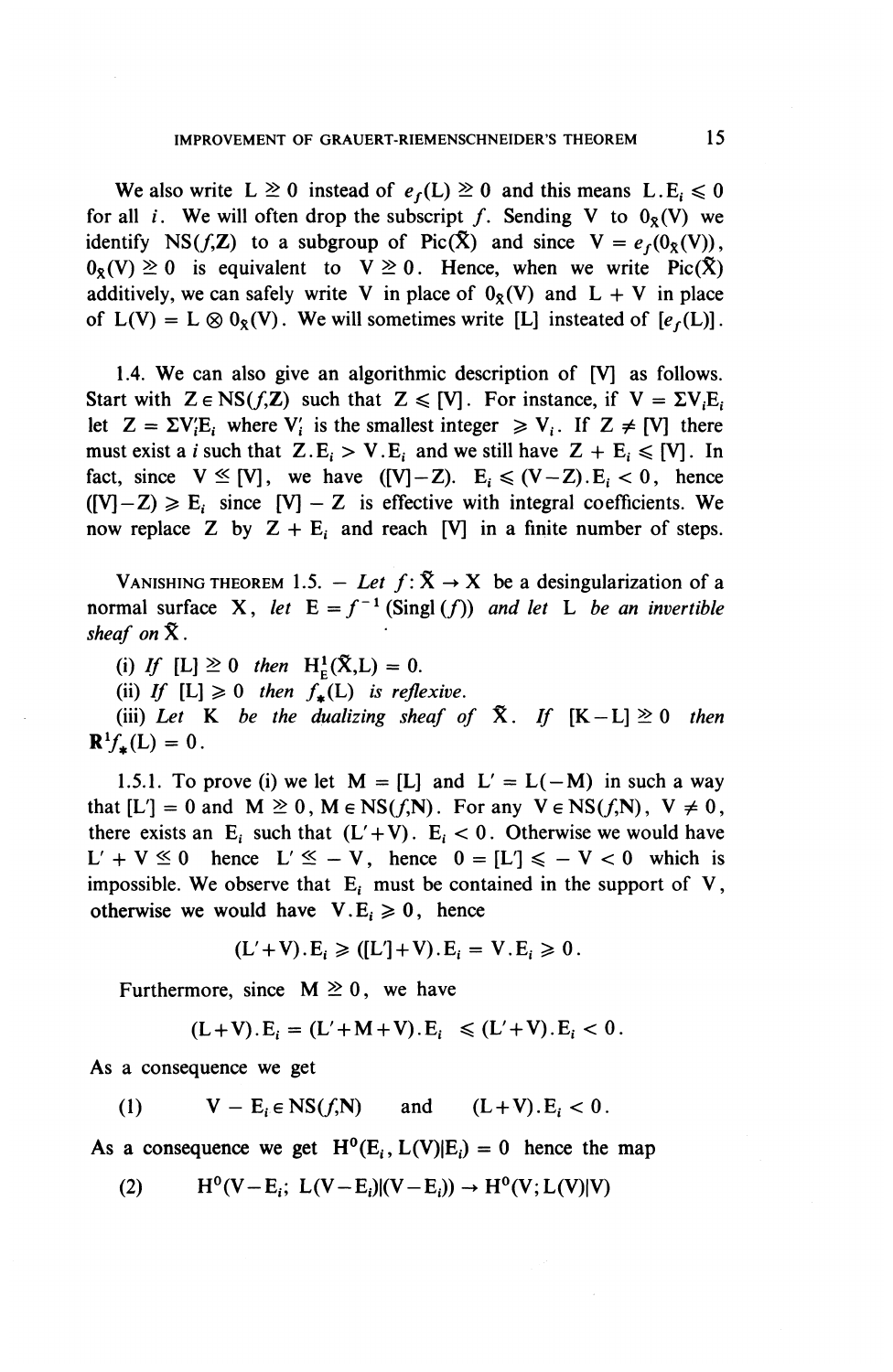is surjective. By induction on V, we conclude that, if  $[L] \geq 0$ , we have

(3)  $H^0(V,L(V)|V) = 0$  for any  $V \in NS(f,N)$ 

hence  $H^1_E(\tilde{X};L) = \lim H^0(V;L(V)|V) = 0$ . This proves (i) and we get (iii) by duality.

1.5.2. To prove (ii), we can assume that  $[L] = 0$  since  $f_{\star}(L)$  reflexive implies that, for any  $V \in NS(f, N)$ , the map  $f_*(L) \to f_*(L(V))$  is an isomorphism. Let  $u : f_*(L) \to f_*(L)^{ve}$  be the map from  $f_*(L)$  to it's bidual. Since L is invertible, we know that *u* is an isomorphism over the open subset  $X_f$  of X. Since X is normal, we know that coker(u) is finite and since f is proper, this implies the existence of some  $V \in NS(f;N)$  such that  $f_*(L)^{vv} = f_*(L(V))$ . Since  $[L] = 0$ , we know that  $H^0(V,L(V)|V) = 0$  hence  $f_*(L) \to f_*(L(V))$  is an isomorphism and this concludes the proof.

1.5.3. **We** do not really need duality for surfaces to state and prove (iii). In fact, we can define

(1) 
$$
K_f \in NS(f,Q)
$$
 by  $(K_f + E_i) \cdot E_i = -2\chi(\theta_{E_i})$  for all *i*,

and write the hypothesis  $[K_f - e_f(L)] \ge 0$ . As for the proof it runs parallel to the proof of (i) and uses the fact that  $H^1(E_i, M) = 0$  if M is an invertible sheaf on the reduced and irreducible Gorenstein curve  $E_i$  with  $deg(M) > -2\chi(0_E)$ ; details are left to the reader. We define  $C(f)$  and  $C_+$  in NS $(f, N)$  by

$$
\text{(2)} \quad [\mathbf{K}_f] = \mathbf{C}_+ - \mathbf{C}(f).
$$

Observe that if we denote by  $K_{\tilde{X}}$  and  $K_{X}$  the dualizing sheaves of  $\tilde{X}$  and X we have

(3) 
$$
K_f = e_f(K_{\tilde{X}}) \quad \text{and} \quad K_X = f_{\ast}(K_{\tilde{X}}(C(f))).
$$

The first formula comes from (1). For the second observe that  $[K_{\mathcal{R}}(C(f))] = K_{\mathcal{R}}] + C(f) = C_{+} \ge 0$  hence its direct image is reflexive by (1.5(ii)) and coincide with  $K_{\bar{X}}$  over  $X_f$ , hence it must be  $K_X$ .

COROLLARY 1.6. — *Under the hypothesis of (1.5), let* L *be an invertible sheaf on*  $\tilde{X}$  *such that*  $[L] = 0$ *. Then*  $f_*(L)$  *is reflexive and the map*  $u: \mathbb{R}^1 f_*({\bf L}) \to H^1(C(f), {\bf L}|C(f))$  *is an isomorphism.*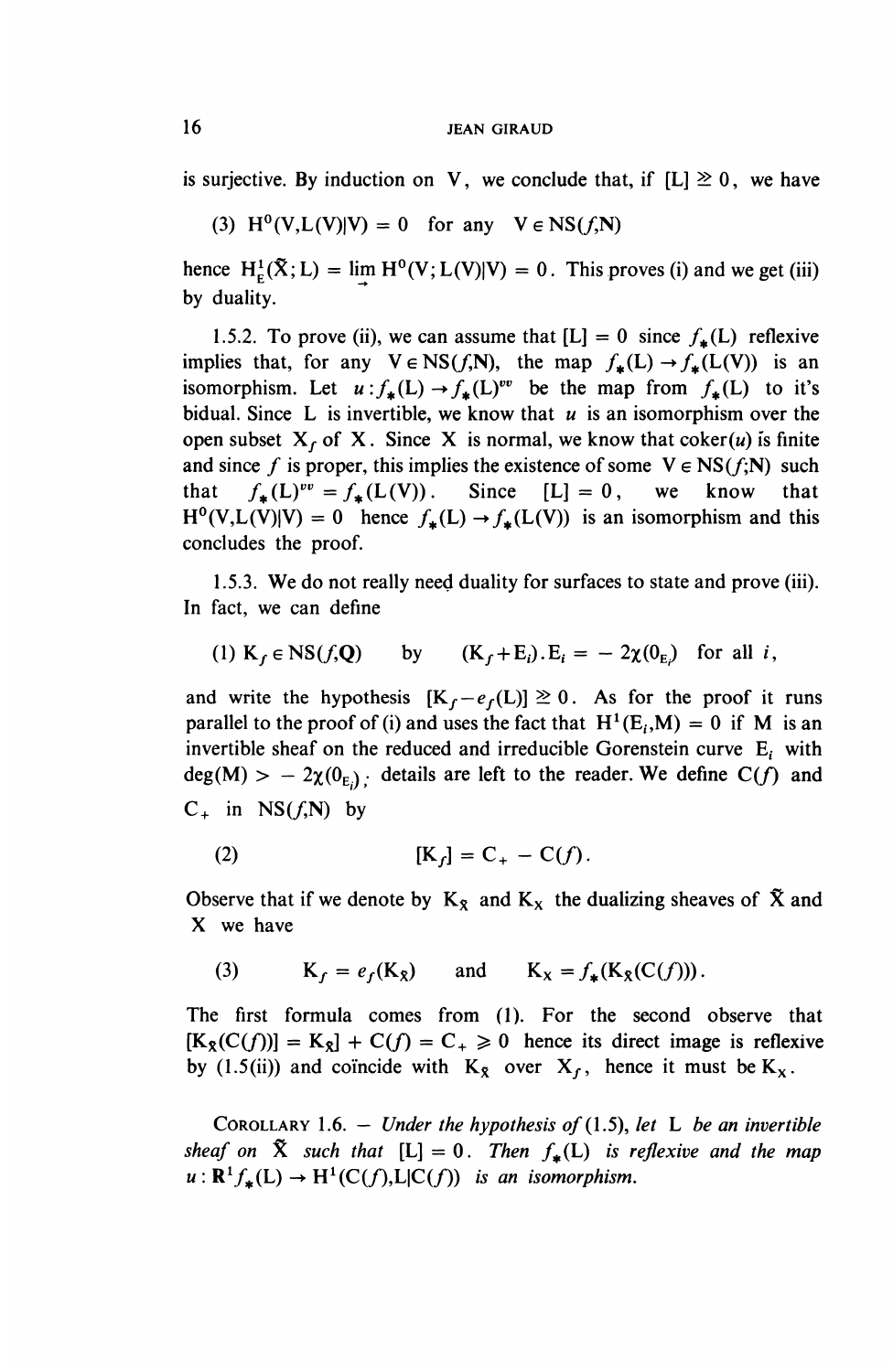We know that *u* is surjective. Let us introduce  $V \in NS(f,\mathbb{Z})$  such that  $[K_f + C(f) - e_f(L) - V] = 0$ . We claim that  $V \ge 0$ . In fact  $0 = [K_f + C(f) - e_f(L) - V] \ge K_f + C(f) - e_f(L) - V$  hence  $0 = [K_f + C(f) - e_f(L) - V] \ge K_f + C(f) - e_f(L) - V$  hence<br>  $e_f(L) + V \ge K_f + C(f)$  hence  $V = [e_f(L) + V] \ge$  $e_f(L) + V \geq K_f + C(f)$  hence  $[K_f+C(f)] = C_+ \geq 0$ . We have a diagram

$$
\begin{array}{ccc}\n\mathbf{R}^1 f_*(L) & \xrightarrow{u} & \mathbf{R}^1 f_*(L|C(f)) \\
v & \downarrow & \downarrow \\
\mathbf{R}^1 f_*(L(V)) & \xrightarrow{w} & \mathbf{R}^1 f_*(L(V)|C(f)).\n\end{array}
$$

By  $(1.5.1(3))$ , the morphism v is injective hence it is enough to show that *w* is injective. This follows from  $\mathbb{R}^1 f_*(L(V - C(f))) = 0$  which comes from (1.5 (iii)) since  $[K_f-e_f(L)-V+C(f)] = 0$ .

COROLLARY 1.7. - We have  $\mathbb{R}^1 f_*(0_8) \simeq H^1(C(f); 0_{C(f)})$  and  $\mathbb{R}^1 f_{\pmb{\cdot}}(0_{\pmb{\cdot}}) = 0$  is equivalent to  $C(f) = 0$ .

We get the isomorphism by (1.6) applied to  $L = 0_x$ . Hence  $C(f) = 0$ implies  $\mathbb{R}^1 f_*(0_{\tilde{x}}) = 0$ . Conversely, if  $\mathbb{R}^1 f_*(0_{\tilde{x}}) = 0$  and  $C(f) \neq 0$ , we have  $\chi(0_{C(\Omega)}) > 0$  which means

$$
0 > (K_{\bar{X}} + C(f)).C(f) = (K_f + C(f)).C(f)
$$
  
\n
$$
\geq ((K_f) + C(f)).C(f) = C_+.C(f) \geq 0
$$

a contradiction.

PROPOSITION 1.8.  $-$  Let  $f:\tilde{X} \rightarrow X$  be a desingularization of a normal *surface* X and let M be a reflexive sheaf of rank one on X. There exists a *pair* (L,u) where L is an invertible sheaf on  $\tilde{X}$  such that  $[e_f(L)] = 0$  and  $u: f_*(L)|X_f \simeq M|X_f$  *is an isomorphism. The pair* (L,u) *is unique up to a unique isomorphism. Furthermore*  $M = f_*(L)$ .

1.8.1. It is clear that there exists a pair  $(L', u')$ , where L' is invertible on  $\tilde{X}$  and  $u': f_*(L')|X_f \to M|X_f$  is an isomorphism. If  $(L'', u'')$  is another solution, we canonically have  $L'' = L'(V)$ ,  $V \in NS(f, \mathbb{Z})$ , hence we get existence and uniqueness since  $[e_f(L'(V))] = [e_f(L')] + V$ . By (1.5(ii)),  $f_{\star}(L)$  is reflexive since  $[e_f(L)] = 0$ , hence  $f_{\star}(L) \to M$  since both are reflexive and coincide over  $X_f$ .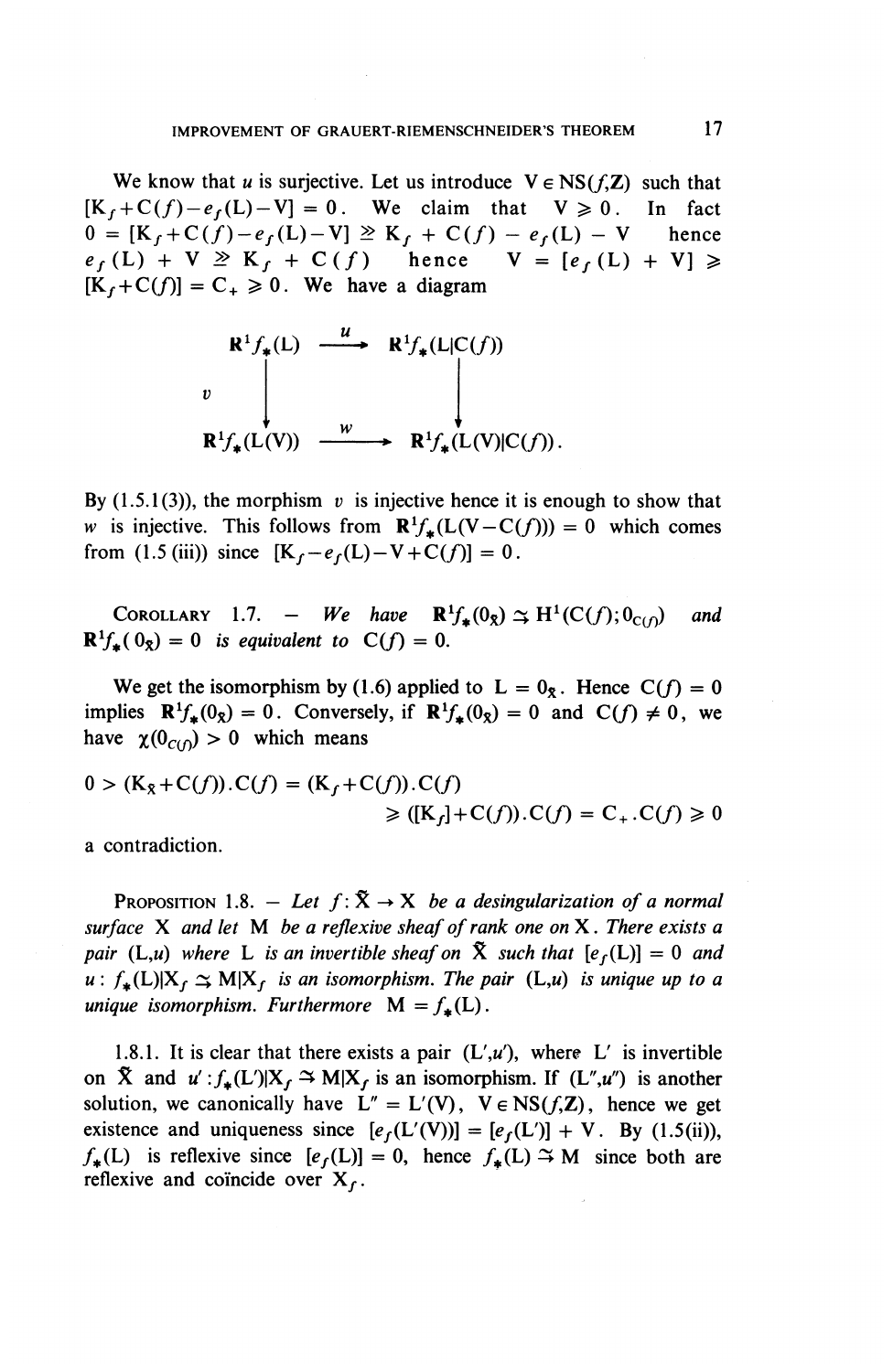1.8.2. We denote by  $f^{\nu}(M)$  the invertible sheaf on  $\tilde{X}$  characterized by  $[f^{\nu}(M)] = 0$  and  $f_{*}(f^{\nu}(M)) = M$ . We observe that we have

(1) 
$$
e_f(f^v(M)) \in NS(f, Q), e_f(f^v(M)) \leq 0,
$$

but this element is not necessarily zero. However, if M is *invertible,* we obviously have  $f^{\nu}(M) = f^*(M)$  since  $e_f(f^*(M)) = 0$ . More generally, it is useful to compare  $f^{\nu}(M)$  with another lifting  $\tilde{M}$  defined as follows

(2) 
$$
M' = f^*(M)/\text{torsion } \tilde{M} = M'^{vv} = \text{bidual of } M'.
$$

COROLLARY 1.8.3. — *Let M be a reflexive sheaf of rank one on* X. *Then*  $M \leq 0$  *and*  $\tilde{M} \leq 0$ . We have  $f^{\nu}(M) = \tilde{M}(-[\tilde{M}])$ .

Since M' is torsion free of rank one it is invertible except at finitely many closed points; hence  $\tilde{M}$  is invertible. To prove that  $\tilde{M} \leq 0$ , assume that there exists  $E_i$  such that  $\tilde{M} \cdot E_i < 0$ . Then  $f_{\star}(\tilde{M}(-E_i)) = f_{\star}(\tilde{M}) = M$ . In a neighborhood U of the generic point of E<sub>i</sub>, we have  $M' = \tilde{M}$ , hence  $\tilde{M}$  is generated on a possibly smaller neighborhood U' by sections of M, hence we cannot have  $f_*(\tilde{M}(-E_i)) = f_*(\tilde{M})$ . By definition of  $[\tilde{M}]$ , we get  $[\tilde{M}] \leq 0$  out of  $\tilde{M} \leq 0$ . We deduce  $f^{\nu}(M) = \tilde{M}(-[\tilde{M}])$  from  $[\tilde{M}(-[\tilde{M}])] = 0$ .

COROLLARY 1.8.4. *Assume that* X *dominates some desingularization* X' *of* X. We have  $f = gh$  with  $\tilde{X} \xrightarrow{h} X' \xrightarrow{s} X$ . For any reflective sheaf *of rank one* M *on* X *we have*  $f^v(M) = h^*(g^v(M)).$ 

Since X and X' are regular and *h* proper and birational, we have  $h_* h^*(g^v(M)) = g^v(M)$  hence  $f_* h^*(g^v(M)) = M$ , hence we only have to prove that  $[e_f(h^*(g^v(M))] = 0$ . We use the map

(1) 
$$
h^* : \text{NS}(g, \mathbf{Q}) \to \text{NS}(f, \mathbf{Q})
$$

which preserves integrality, positivity and the intersection numbers. We still have to prove that we have, for any  $V \in NS(g,Q)$ 

(2) 
$$
h^*([V]) = [h^*(V)].
$$

For any  $E \in NS(f, N)$ , we have  $h^*(V)$ .  $E = V.h_{\star}(E) \geq [V].h_{\star}(E) = h^{*}([V]).E$ , hence  $h^{*}(V) \leq h^{*}([V])$ , hence  $[h^*(V)] \le h^*([V])$ , in other words  $h^*([V]) = [h^*(V)] + A$ ,  $A \in NS(f, N)$ .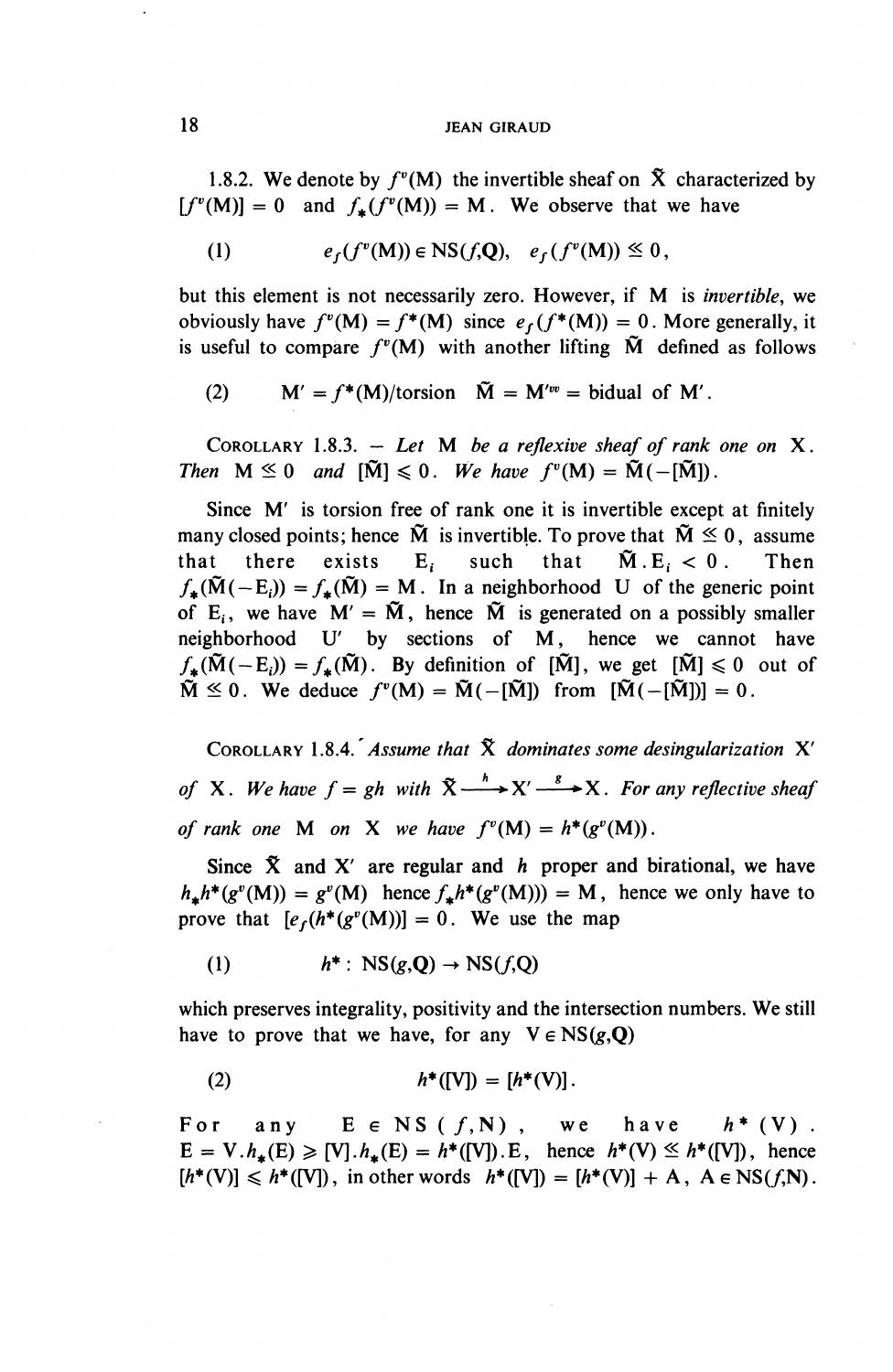From  $h^*(V) \leq [h^*(V)]$ , we deduce  $V \leq h_*([h^*(V)]) = h_*h^*([V]) - h_*(A)$  $=[V]-h_{\star}(A)$ . By definition of [V], we deduce that  $[V]\leq [V]-h_{\star}(A)$ , hence  $h_{\star}(A)=0$ , hence  $A \in NS(h,N)$ . We get  $0=h^{*}(V)$ .  $A \geq h^{*}(V)$ .  $A = h^*([V])$ .  $A - A^2 = -A^2$ , hence  $A = 0$ .

PROPOSITION 1.9. – Let  $f: \tilde{X} \to X$  and assume that  $\mathbb{R}^1 f_*(O_x) = 0$ . (i) L^ M 6^ a *reflexive sheaf of rank one on* X. *We have*  $f^{\nu}(M) = f^*(M)/torsion$  and  $\mathbb{R}^1 f_*(f^{\nu}(L)) = 0$ .

(ii) Let L be an invertible sheaf on  $\tilde{X}$  such that  $L \leq 0$ . The map  $f^*f_*(L) \to L$  *is surjective and*  $\mathbb{R}^1 f_*(L) = 0$ .

We first prove (ii). We let  $M = f_*(L)$ ,  $L_0 = Im (f^*(M) \rightarrow L)$ ,  $L_1$  = bidual of  $L_0$  and we get  $L_0 \subset L_1 \subset L$  and  $M \subset f_{\star}(L_0) \subset f_{\star}(L_1) \subset f_{\star}(L) = M$ . Since  $R^1f_{\star}(L_0) = 0$ , we get  $f_{\star}(L_1/L_0) = 0$  and this implies  $L_1/L_0 = 0$  since  $L_1/L_0$  has finite support. Let us define  $V \in NS(f,N)$  by  $L = L_0(V)$ . We have  $f_* (L|V) = 0$ , hence  $\chi (K_V) = \chi (L|V) - L$ . V  $f_*$  (L|V) = 0, hence  $\chi$  (K<sub>V</sub>) =  $\chi$  (L|V) - L.V<br>= -  $h^1(L|V) - L.V \le - L.V$ . Since L  $\le 0$ , we get - L.V  $\le 0$ hence  $\chi(O_v) \leq 0$ , hence  $V = 0$  since  $h^1(O_v) = 0$ . This means that  $L_0 = L$ , from which  $\mathbb{R}^1 f_*(L) = 0$  follows.

To prove (i) we let  $L = f^{\nu}(M)$  and apply (ii) to L (see (1.8.3)); recall that  $M = f_* f^*(L)$  by (1.8).

As an exercise, we now deduce some well known facts about rational singularities.

PROPOSITION 1.10. Let  $f: \tilde{X} \rightarrow X$  *be a desingularization and assume that*  $\mathbb{R}^1 f_* (O_{\tilde{X}}) = 0$ . Let I be an ideal of  $O_X$ . The following conditions are *equivalent*

(i) I *is integrally closed and*  $IO_{\mathcal{R}}$  *is invertible,* 

(ii)  $I=f_{\star}((IO_{\tilde{x}})^{vv}),$ 

(iii) There exists an effective divisor D on  $\tilde{X}$ , with  $O_{\tilde{X}}(-D) \geq 0$  such *that*  $I = f_*(O_8(-D))$ .

*Furthermore, if we have (iii), we necessarily have*  $IO_{\mathcal{R}} = M_{\mathcal{R}}(-D)$ .

If IO<sub>x</sub> is invertible, then  $\tilde{X}$  dominates the normalized blowing up of I, hence  $f_*(IO_x)$  is the integral closure of I. Hence (i)  $\Rightarrow$  (ii), since in that case  $IO_{\bar{X}} = IO_{\bar{X}}^{vv}$ . Since  $(IO_{\bar{X}})^{vv} \leq 0$ , we have  $IO_{\bar{X}}^{vv} = O_{\bar{X}}(-D)$ , with D effective (not necessarily vertical) and  $D \ge 0$ ; hence (ii)  $\Rightarrow$  (iii). If we assume (iii), then I is integrally closed and  $(1.9(ii))$  implies that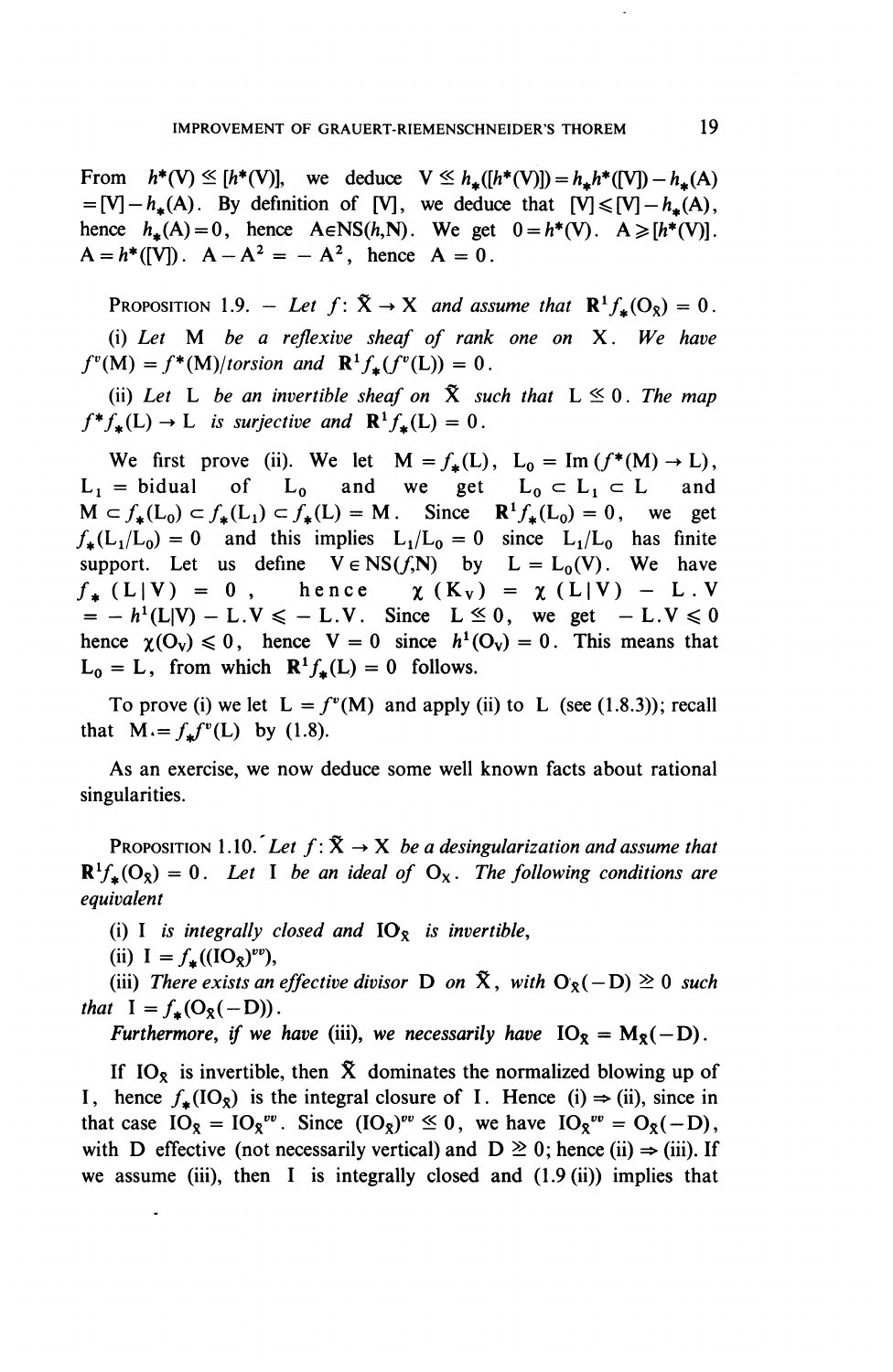$IO_{\tilde{X}} = O_{\tilde{X}}(-D)$ , hence (iii)  $\Rightarrow$  (i) and we have also proven the last assertion.

It follows that we have a 1-1-correspondance between ideals I of  $O_x$ which satisfy the above conditions and effective divisors D on X with  $D \ge 0$ . We have that I is primary if and only if D is vertical  $(\dim f(D) = 0)$  and I is reflexive (i.e. the ideal of a Weil divisor) if and only if  $[D] = 0$ . Observe that  $(1.9(i))$  tells us that a reflexive I satisfy (i). Observe that if I is the maximal ideal of some closed point  $x$ , then we must have (ii), hence the corresponding D must be the connected component of the fundamental cycle corresponding to *x .* To complete the picture, recall Lipman's result saying that the set of ideals satisfying (i) is stable by multiplication, which means that  $f_{\star}(O_{\tilde{X}}(-D-E))$  $=f_*(O_8(-D))f_*(O_8(-E))$  if D and E are effective and  $D\geq 0$ ,  $E\geq 0$ .

*Example* 1.11. – We now assume that  $f: \tilde{X} \rightarrow X$  is the *minimal* desingularization and that X is the spectrum of a local ring R with algebraically closed residue field, in such a way that  $K_{\bar{x}} \leq 0$ ; this implies  $[K_f] = -C(f)$ . Assume that  $K_X$  *is invertible* which means that R is a *Gorenstein ring.* Since  $f^*(K_x) = K_x(V)$  for some vertical V and  $e_f(f^*(K_x)) = 0$ , we conclude that  $V = K_f$ , hence  $K_f$  has integral coefficients, hence  $K_f = - C(f)$  and  $K_g(C(f)) = f^*(K_x) \approx O_{\bar{X}}$ .

If we have rational singularity, we know that  $C(f) = 0$ , hence  $K_f = 0$ , hence we get the well known result that  $E_i^2 = -2$  for all i. If  $C(f) \neq 0$ , we still have that the dualizing sheaf  $K_{C(f)} = K_{\bar{X}}(C(f)) \otimes O_{C(f)}$  is isomorphic to  $O_{C(f)}$ . The converse is also true, see for instance [2].

#### **2. Genus formula.**

2.1. Let  $k$  be a field and X be a proper  $k$ -scheme of dimension 2 which is normal. We want to study Weil divisors of  $X$ , or equivalently reflexive sheaves of rank one on X. Such a sheaf M is determined by the invertible sheaf  $i^*(M)$  since  $M \rightarrow i^*i^*(M)$  is an isomorphism where  $i: X_{reg} \to X$  is the inclusion of the open set  $X_{reg}$  made up of regular points of X. In other words, we study Pic( $X_{reg}$ ). Let  $f: \tilde{X} \to X$  be a desingularization of **X,** we have an exact sequence

(1) 
$$
0 \to NS(f,\mathbb{Z}) \xrightarrow{a} Pic(\tilde{X}) \xrightarrow{b} Pic(X_{reg}) \to 0
$$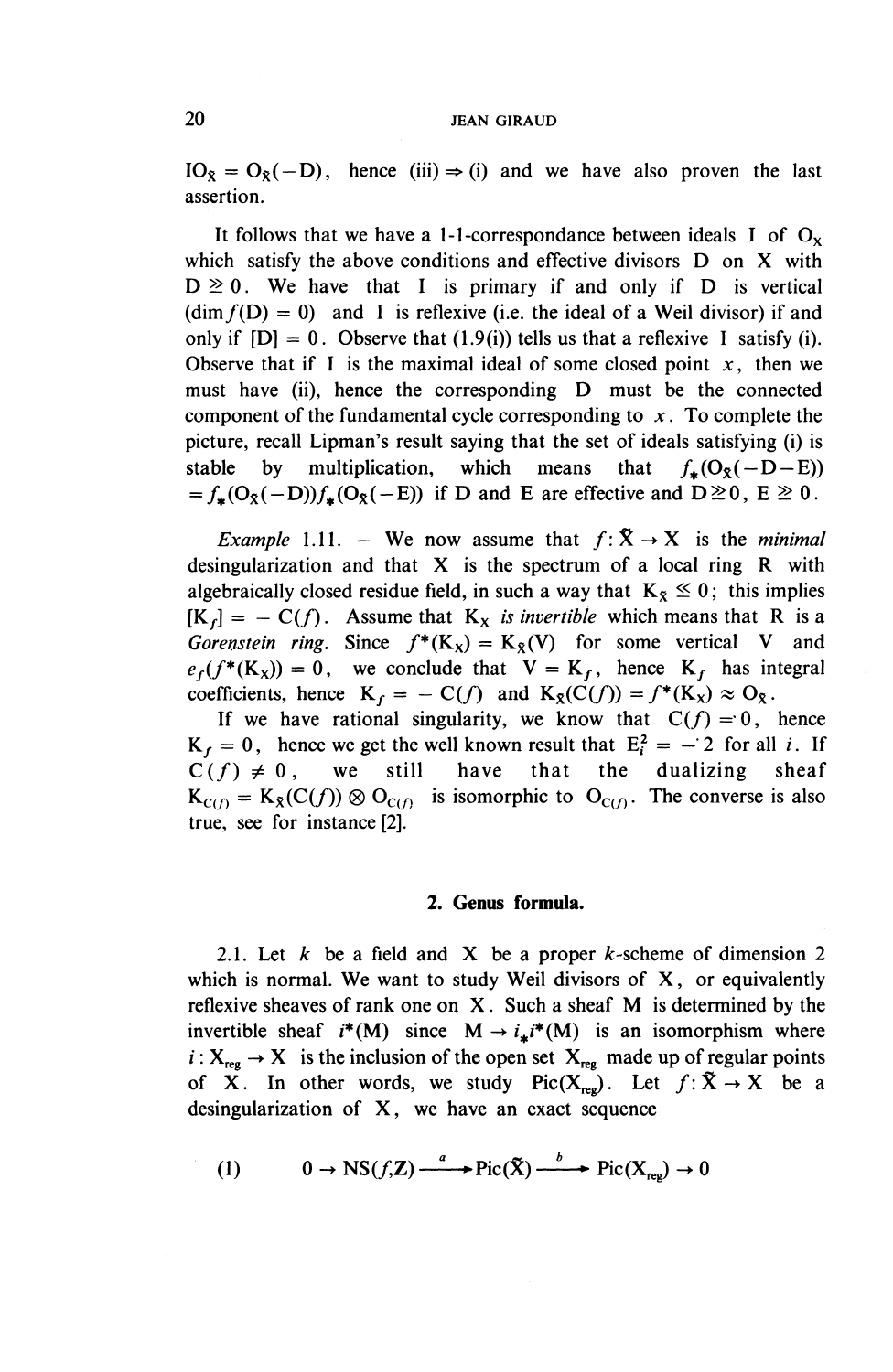where  $a(D)$  is the class of  $O<sub>x</sub>(D)$  and *b* is induced by the inclusion  $j: X_{reg} \to X$ . The canonical lifting  $f^{\nu}(M)$  of a reflexive sheaf of rank one M on X defined in (1.8.2) gives us a *non-linear* section of *b.* By composition with the usual map

(2) 
$$
e_f
$$
: Pic( $\tilde{X}$ )  $\rightarrow$  NS( $f$ , $\mathbf{Z}$ )<sup>\*</sup>  $\subset \frac{1}{d}$  NS( $f$ , $\mathbf{Z}$ )  $\subset$  NS( $f$ , $\mathbf{Q}$ ), (1.3)

**we get a class**

(3) 
$$
e_f(f^v(M)) \in \frac{1}{d} \text{NS}(f,\mathbf{Z})
$$

which can only take *a finite number of values* since  $[e_f(f^v(M))] = 0$ . Of course, this is still non linear. To recover the classical linear theory of [6], we recall that, for  $A = Z$  or **Q**, the quadratic module  $NS(f, A)$  lies inside the Néron-Severi group  $NS(\tilde{X}, A)$  and we define

(4) NS(X,A) = orthogonal of NS( $f$ ,A) inside NS( $\tilde{X}$ ,A)

**which gives an orthogonal decomposition**

(5) 
$$
cl(f^{\nu}(M)) = cl(M) + e_f(f^{\nu}(M))
$$

inside  $NS(\tilde{X}, Q) = NS(X, Q) \oplus NS(f, Q)$ . We also have another linear **invariant**

(6) 
$$
d_f(M) = \text{class of } e_f(f^p(M)) \text{ in } NS(f, \mathbb{Z})^* / NS(f, \mathbb{Z}).
$$

It is clear that the two linear invariants  $cl(M)$  and  $d_f(M)$  can be computed with any lifting  $L$  of  $M$ , namely  $cl(M)$  is the orthogonal projection on NS(X,Q) of cl(L) and  $d_f(M)$  is the image of  $e_f(L)$ ; proof:  $L = f^{\nu}(M)(D)$  for some  $D \in NS(f,\mathbb{Z})$ . For instance, if  $K_x$  and  $K_{\tilde{X}}$  are the dualizing sheaves of X and  $\tilde{X}$  we have an orthogonal decomposition

(7) 
$$
cl(K_{\bar{X}}) = cl(K_X) + K_f
$$
 (1.5.3)

and

(8) 
$$
e_f(K_X) = K_f - [K_f].
$$

If we introduce the effective divisor  $C(f) = [K_f]$  as in (1.5.3) we know that the multi-degree of  $f^v(M)|C(f)$  can only take a finite number of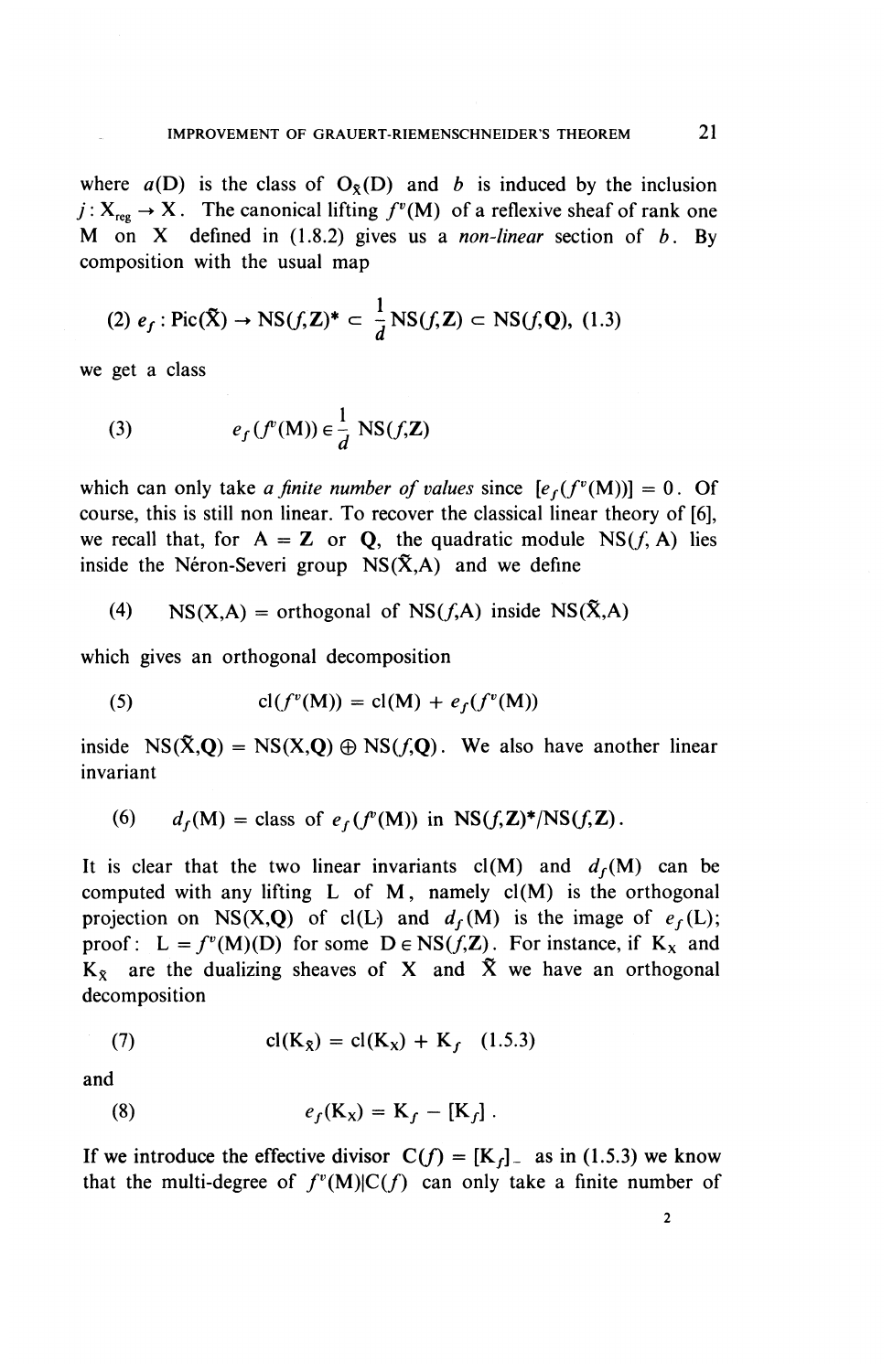values, hence the same holds for the length of

(9) 
$$
\mathbf{R}^{1} f_{*}(f^{v}(\mathbf{M})) = \mathbf{H}^{1}(\mathbf{C}(f); f^{v}(\mathbf{M})|\mathbf{C}(f)), (1.6).
$$

THEOREM 2.2. - *Let M bea reflexive sheaf of rank one on X. We have*

(9) 
$$
\mathbf{R}^{1} f_{*}(f^{v}(\mathbf{M})) = \mathbf{H}^{1}(\mathbf{C}(f); f^{v}(\mathbf{M})|\mathbf{C}(f)),
$$
 (1.6).  
\nTHEOREM 2.2. – Let M be a reflexive sheaf of rank one on X. We  
\n(1)  $\chi(\mathbf{M}) = \frac{1}{2}(\text{cl}(\mathbf{M}), \text{cl}(\mathbf{M}) - \text{cl}(\mathbf{K}_{x})) + \chi(\mathbf{O}_{x}) + \frac{1}{2}e(\mathbf{M}) d(\mathbf{M})$ 

*where the scalar product is computed in* NS(X,Q) *and for any desingularization*  $f: \tilde{X} \rightarrow X$  of X we have

(2) 
$$
e(M) = (e_f(f^v(M)), e_f(f^v(M)) - K_f)
$$

(3) 
$$
d(M) = \lg \mathbf{R}^{1} f_{*}(f^{v}(M)) - \lg \mathbf{R}^{1} f_{*}(O_{\bar{X}})
$$

$$
= h^{1}(C(f); f^{v}(M)|C(f)) - h^{1}(C(f); O_{C(f)}) \quad (1.5.3).
$$

*Proof.* – Apply the usual Riemann-Roch formula to  $f^v(M) = L$ . Since  $M = f(f^v(M))$ , we get

$$
\chi(M) = \chi(L) + \lg \mathbf{R}^{1} f_{*}(L) = (L, L - K_{\bar{X}})/2 + \chi(O_{\bar{X}}) + \lg \mathbf{R}^{1} f_{*}(L)
$$
  
=  $\chi(L, L - K_{\bar{X}})/2 + \chi(O_{\bar{X}}) + \lg \mathbf{R}^{1} f_{*}(L) - \lg \mathbf{R}^{1} f_{*}(O_{\bar{X}})$ 

and split the scalar product  $(L,L-K<sub>x</sub>)$  according to the orthogonal decomposition  $NS(\tilde{X}, Q) = NS(X, Q) + NS(f, Q)$ .

According to (1.8.4), the terms  $e(M)$  and  $d(M)$  do not depend on the choice of the desingularization. Furthermore we have

(4) 
$$
e(M) = \sum_{x \in Sing(X)} e(M,x), \quad d(M) = \sum_{x \in Sing(X)} d(M,x)
$$

where  $e(M,x)$  and  $d(M,x)$  are defined by replacing X by Spec ( $O_{X,x}$ ), or even by Spec( $\hat{O}_{X,x}$ ) as is easily seen. Furthermore  $e(M, x) = d(M, x) = 0$  if M is invertible in a neighborhood of x. Furthermore  $d(M,x) = 0$  if  $O_{X,x}$  is a *rational singularity* (1.7). We also know that  $e(M)$  and  $d(M)$  can only take a finite number of values.

For  $n \in \mathbb{Z}$ , we let  $M^n = i_+(i^*(M)^n) =$  bidual of  $M^{\otimes n}$  and we have

(5) 
$$
\chi(M^n) = \frac{n^2}{2} (cl(M), cl(M)) - \frac{n}{2} (cl(M), cl(K_x))
$$
  
  $+\chi(O_x) + e(M^n)/2 + d(M^n).$